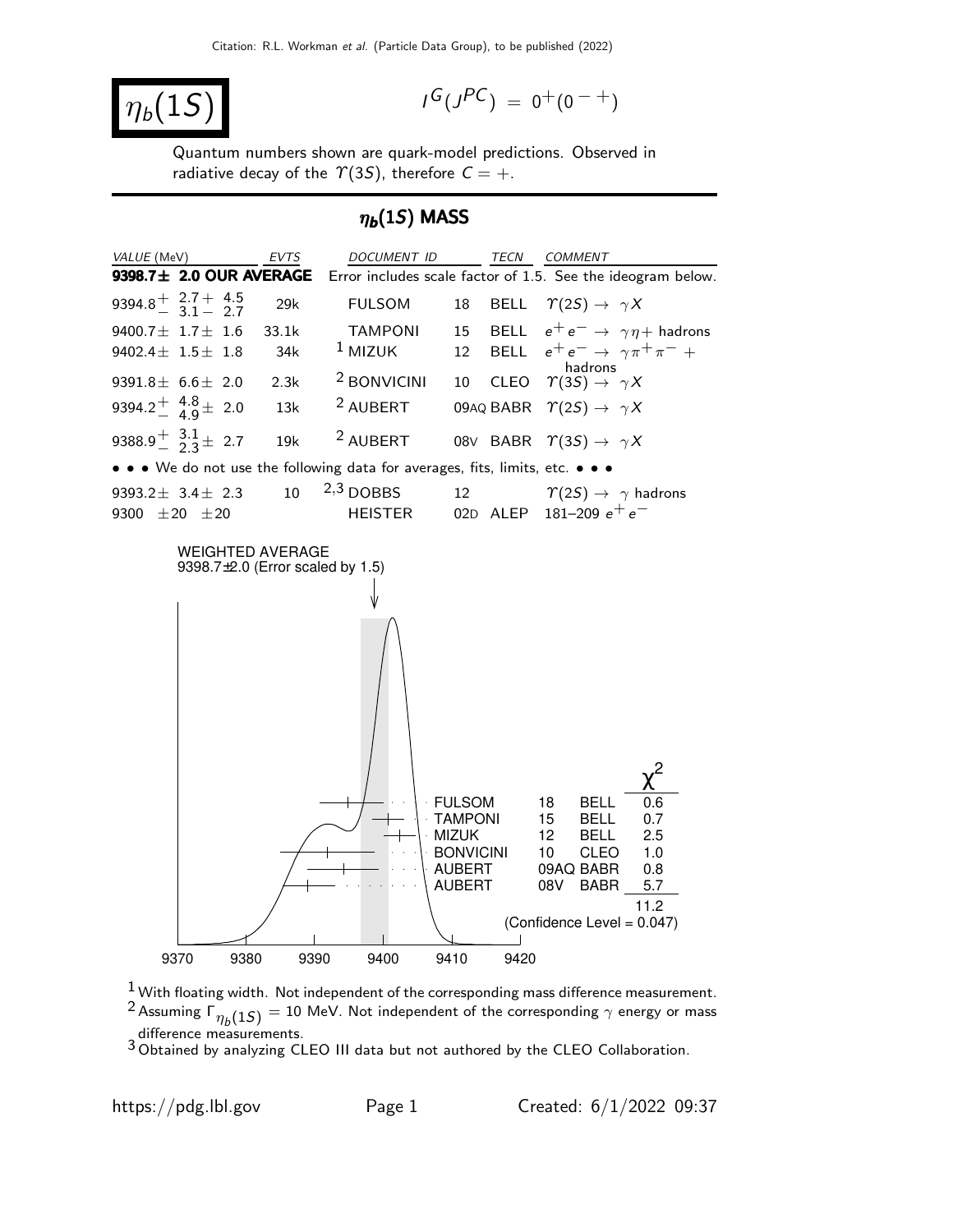$\eta_b(1S)$  MASS (MeV)

| $m_{\Upsilon(15)} - m_{\eta_b}$                                                  |               |                       |    |  |                                                                                   |  |
|----------------------------------------------------------------------------------|---------------|-----------------------|----|--|-----------------------------------------------------------------------------------|--|
| VALUE (MeV)                                                                      | EVTS          | DOCUMENT ID TECN      |    |  | COMMENT                                                                           |  |
| 62.3±3.2 OUR AVERAGE Error includes scale factor of 1.8. See the ideogram below. |               |                       |    |  |                                                                                   |  |
| $57.9 \pm 1.5 \pm 1.8$                                                           | 34k           |                       |    |  | <sup>1</sup> MIZUK 12 BELL $e^+e^- \rightarrow \gamma \pi^+ \pi^-$<br>$+$ hadrons |  |
| $68.5 \pm 6.6 \pm 2.0$                                                           | $2.3\pm0.5$ k | $2$ BONVICINI         |    |  | 10 CLEO $\Upsilon(3S) \rightarrow \gamma X$                                       |  |
| $66.1^{+4.8}_{-4.9}$ ± 2.0                                                       | $13 \pm 5$ k  | <sup>2</sup> AUBERT   |    |  | 09AQ BABR $\ \ \Upsilon(2S) \rightarrow \ \gamma X$                               |  |
| $71.4 + \frac{2.3}{3} \pm 2.7$                                                   | $19 \pm 3k$   | <sup>2</sup> AUBERT   |    |  | 08V BABR $\Upsilon(3S) \rightarrow \gamma X$                                      |  |
| • • • We do not use the following data for averages, fits, limits, etc. • • •    |               |                       |    |  |                                                                                   |  |
| $67.1 \pm 3.4 \pm 2.3$                                                           |               | $10^{+5}$ , 2,3 DOBBS | 12 |  | $\gamma(2S) \rightarrow \gamma$ hadrons                                           |  |



 $\frac{1}{2}$  With floating width. Not independent of the corresponding mass measurement.

 $^2$ Assuming  $\mathsf{\Gamma}_{\eta_b(1S)}=10$  MeV. Not independent of the corresponding  $\gamma$  energy or mass measurements.

3 Obtained by analyzing CLEO III data but not authored by the CLEO Collaboration.  $m\gamma_{(1S)} - m_{\eta_b}$  (MeV)

#### $\gamma$  ENERGY IN  $\Upsilon(3S)$  DECAY

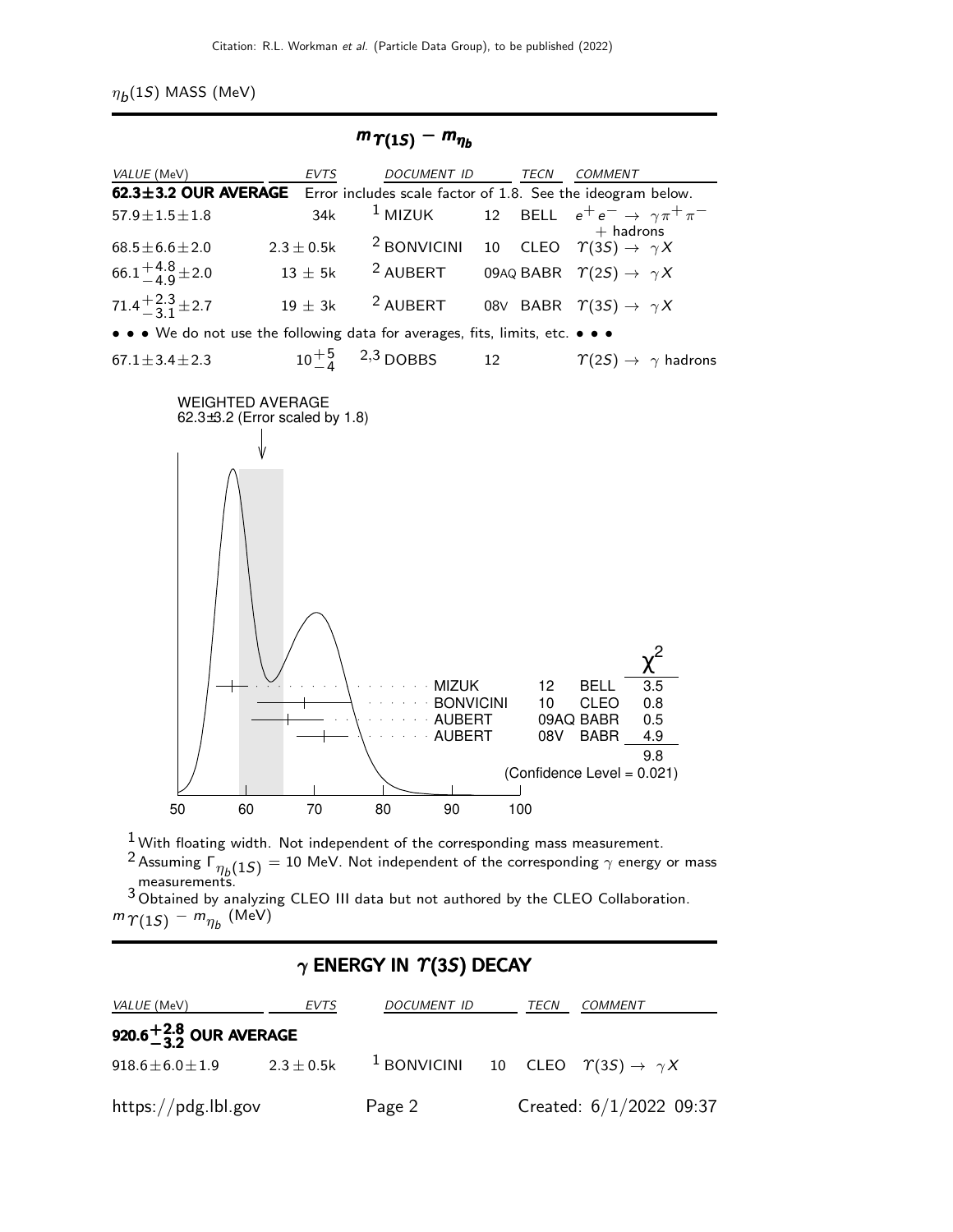| 921.2 <sup>+2.1</sup> ± 2.4<br>$19 \pm 3k$<br><sup>1</sup> AUBERT |  |  | 08V BABR $\Upsilon(3S) \rightarrow \gamma X$ |  |
|-------------------------------------------------------------------|--|--|----------------------------------------------|--|
|-------------------------------------------------------------------|--|--|----------------------------------------------|--|

 $^1$  Assuming  $\mathsf{\Gamma}_{\eta_b(1S)}=$  10 MeV. Not independent of the corresponding mass or mass difference measurements.

## $\gamma$  ENERGY IN  $\Upsilon(2S)$  DECAY

| VALUE (MeV)                | EVTS | DOCUMENT ID             | TECN | COMMENT                                             |
|----------------------------|------|-------------------------|------|-----------------------------------------------------|
| $609.3^{+4.6}_{-4.5}$ ±1.9 |      | $13 \pm 5$ k $1$ AUBERT |      | 09AQ BABR $\ \ \Upsilon(2S) \rightarrow \ \gamma X$ |

 $^1$  Assuming  $\mathsf{\Gamma}_{\eta_b(1S)}=$  10 MeV. Not independent of the corresponding mass or mass difference measurements.

## $\eta_b(1S)$  WIDTH

| <i>VALUE</i> (MeV)                 | EVTS | <b>DOCUMENT ID</b> | TECN | <i>COMMENT</i>                                                                               |
|------------------------------------|------|--------------------|------|----------------------------------------------------------------------------------------------|
| 10 $\frac{+5}{-4}$ OUR AVERAGE     |      |                    |      |                                                                                              |
|                                    |      |                    |      | $8 + 6 \t + 5$ 33.1k <sup>1</sup> TAMPONI 15 BELL $e^+e^- \rightarrow \gamma \eta +$ hadrons |
| $10.8 + 4.0 + 4.5$<br>$-3.7 - 2.0$ |      |                    |      | 34k <sup>1</sup> MIZUK 12 BELL $e^+e^- \rightarrow \gamma \pi^+ \pi^- +$<br>hadrons          |

1 With floating mass.

#### $\eta_b(1S)$  DECAY MODES

|            | Mode                                                                             | Fraction $(\Gamma_i/\Gamma)$ | Confidence level |
|------------|----------------------------------------------------------------------------------|------------------------------|------------------|
| $\Gamma_1$ | hadrons                                                                          | seen                         |                  |
| $\Gamma_2$ | $3h + 3h$                                                                        | not seen                     |                  |
| $\Gamma_3$ | $2h^{+}2h^{-}$                                                                   | not seen                     |                  |
| $\Gamma_4$ | $4h^{+}4h^{-}$                                                                   | not seen                     |                  |
| $\Gamma_5$ | $\gamma\gamma$                                                                   | not seen                     |                  |
|            |                                                                                  | ${<}9 \times 10^{-3}$        | 90%              |
|            | $\begin{matrix} \Gamma_6 & \mu^+ \mu^- \\ \Gamma_7 & \tau^+ \tau^- \end{matrix}$ | ${<}8%$                      | 90%              |

## $\eta_b(1S) \Gamma(i)\Gamma(\gamma\gamma)/\Gamma(\text{total})$

| $\Gamma(3h^+3h^-) \times \Gamma(\gamma\gamma)/\Gamma_{\text{total}}$<br>$\Gamma_2\Gamma_5/\Gamma$ |        |                    |    |             |                           |  |
|---------------------------------------------------------------------------------------------------|--------|--------------------|----|-------------|---------------------------|--|
| VALUE (eV)                                                                                        | $CL\%$ | <b>DOCUMENT ID</b> |    | <b>TECN</b> | <b>COMMENT</b>            |  |
| • • • We do not use the following data for averages, fits, limits, etc. • • •                     |        |                    |    |             |                           |  |
| $<$ 470                                                                                           | 95     | ABDALLAH           |    |             | 06 DLPH 161-209 $e^+e^-$  |  |
| $<$ 132                                                                                           | 95     | HEISTER            |    |             | 02D ALEP 181-209 $e^+e^-$ |  |
| $\Gamma(2h^+2h^-) \times \Gamma(\gamma\gamma)/\Gamma_{\text{total}}$<br>$\Gamma_3\Gamma_5/\Gamma$ |        |                    |    |             |                           |  |
| VALUE (eV)                                                                                        | CL%    | <b>DOCUMENT ID</b> |    | TECN        | <b>COMMENT</b>            |  |
| • • • We do not use the following data for averages, fits, limits, etc. • • •                     |        |                    |    |             |                           |  |
| $<$ 190                                                                                           | 95     | ABDALLAH           | 06 |             | DLPH $161-209e^+e^-$      |  |
| < 48                                                                                              | 95     | <b>HEISTER</b>     |    |             | 02D ALEP 181-209 $e^+e^-$ |  |
| https://pdg.lbl.gov                                                                               |        | Page 3             |    |             | Created: $6/1/2022$ 09:37 |  |